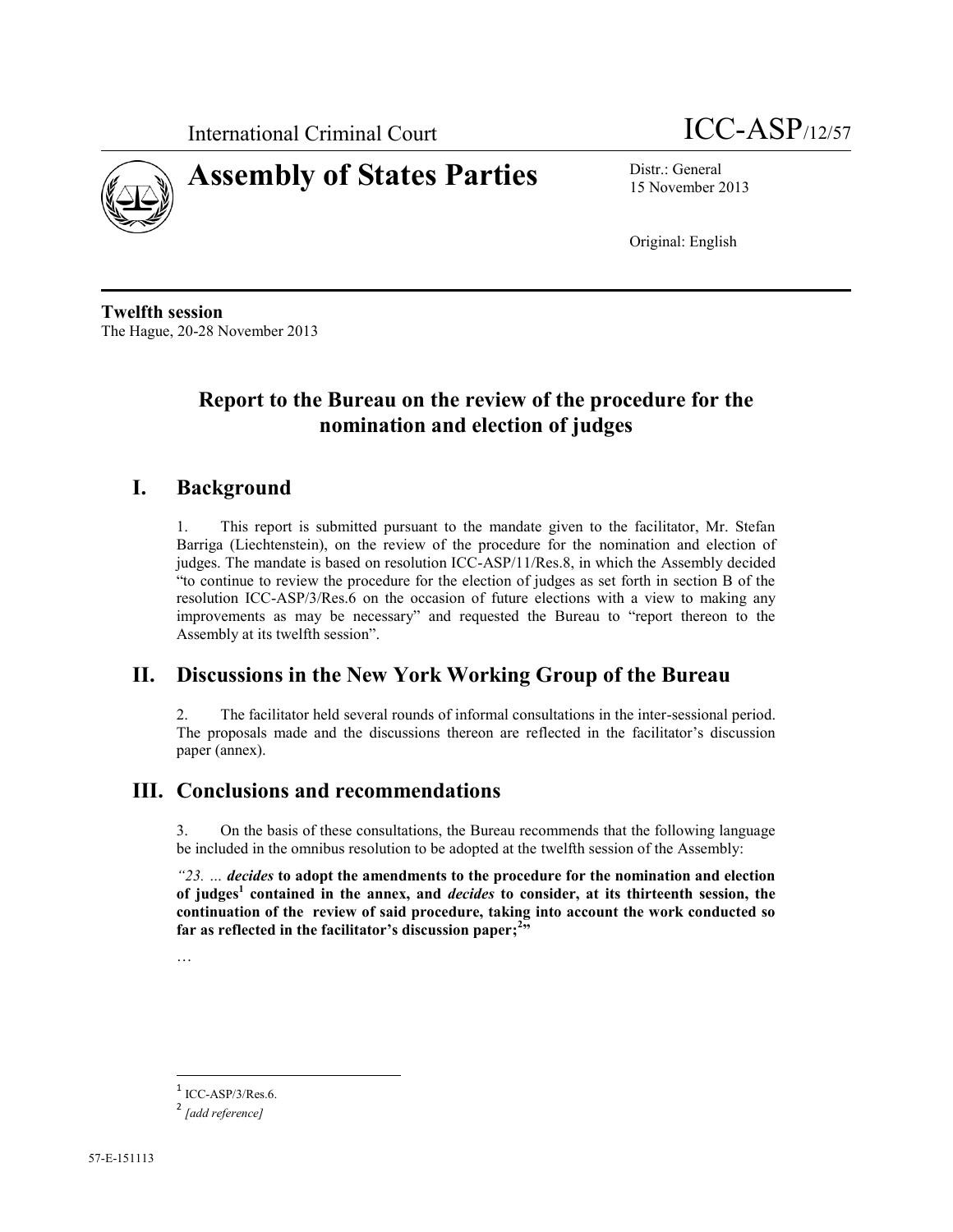# **Annex I**

### **Amendments to Resolution ICC-ASP/3/Res.6 regarding the procedure for the nomination and election of judges**

*Note: The amendments below do not have retroactive effect and will therefore only apply to future elections.*

"3. The nomination period shall open 32 weeks before the elections and shall last 12 weeks."

"27 *bis*. A judicial vacancy will be declared in accordance with article 37 of the Rome Statute if an elected judge does not make his or her solemn undertaking in accordance with article 45 of the Rome Statute within six months of his or her election."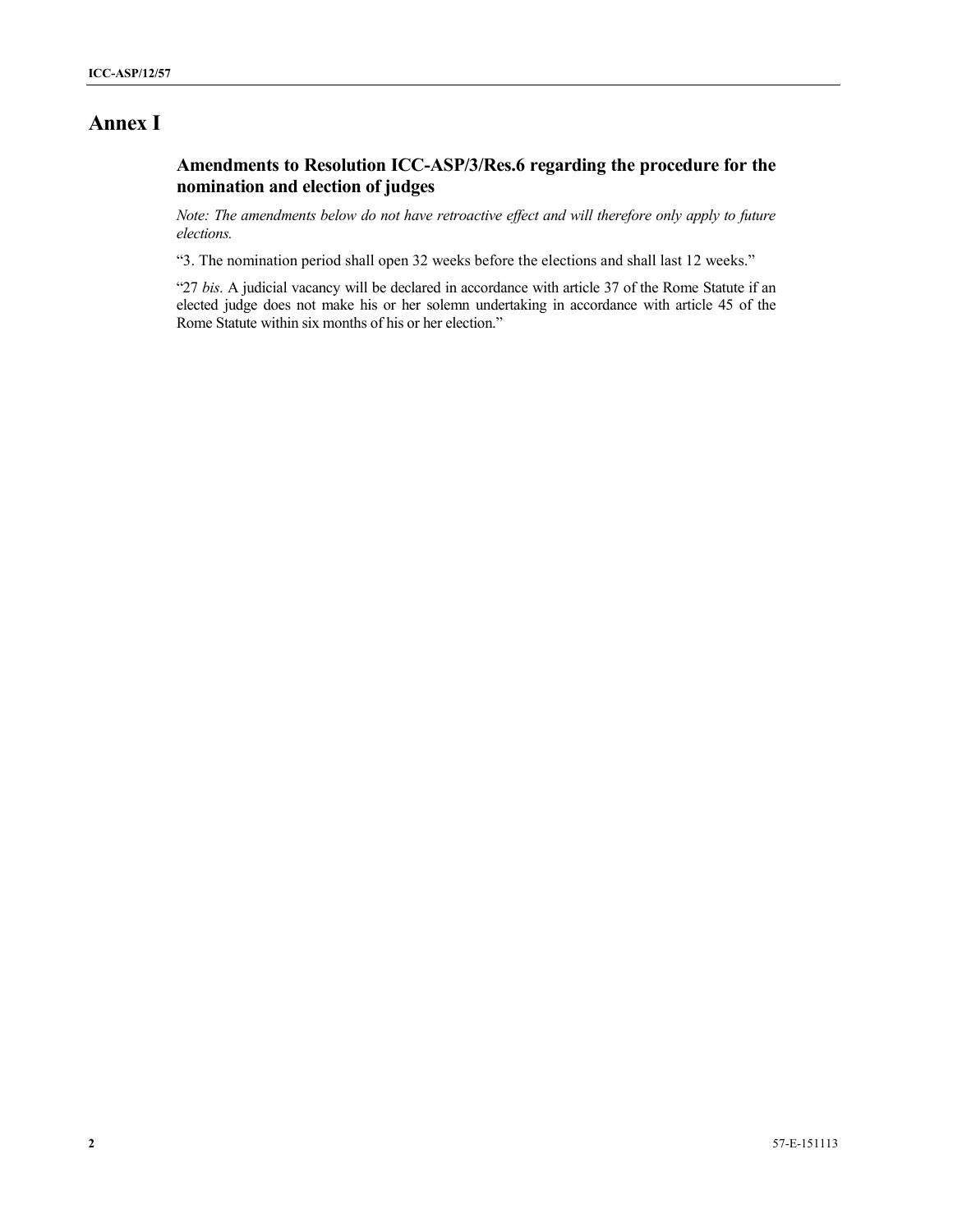### **Annex II**

### **Facilitator's discussion paper**

#### *Final Version (15 November 2013)*

1. The present paper is submitted by the facilitator, Mr. Stefan Barriga (Liechtenstein), to help steer the consultations and to reflect their outcomes, also with a view to facilitating possible future discussions. The present version of the paper reflects the status quo after the last informal consultations, held on 6 November 2013 in New York. The proposals under Topics 3 and 4 below were forwarded to the Assembly for adoption in the context of the omnibus resolution. No further action was taken with regard to Topics 1 and 2 as there was no agreement on the respective proposals.

#### **TOPIC 1. One candidate, one seat (avoiding "forced" or "automatic" election)**

2. Belgium submitted a proposal aimed at avoiding a situation (that has occurred in the past) where only one candidate remains for one seat. In this situation, the candidate is practically guaranteed to be elected with 100% of the votes. The reason is that States Parties submitting an empty ballot paper are not considered to be "present and voting" and, therefore, not considered at all. Theoretically, one single vote could thus be enough for the candidate to be elected by a "two-thirds majority of the States Parties "present and voting" in accordance with art. 36(6)(a) of the Rome Statute (namely in case all other State Parties hand in empty ballot papers).

3. Delegations expressed interest in addressing this issue. In addition to the concrete proposal by Belgium, a suggestion by the facilitator is also under consideration.<sup>1</sup>

#### **1.1 Belgian proposal: postponing election**

4. Belgium proposed that in a situation where only one candidate remains for one seat, the "election shall be suspended and postponed until the next session of the Assembly. In such a case, the procedure for the nomination of candidates shall "restart" (see enclosure).

*Positions: Some delegations cautioned that the fact that only one candidate was left for one seat did not automatically imply that that candidate was not suitable, and that postponing the election might not be the ideal solution.*

#### **1.2 Facilitator's suggestion: counting all ballot papers**

5. The Facilitator indicated that the root cause for the problem was the current interpretation of the phrase "present and voting". States Parties that submitted an empty ballot paper were currently not considered to be voting, even though they might actually wish to participate in the process and express their wish that a certain candidate *not* be elected. Where e.g. two seats remain to be filled, a State Party may vote for only one candidate and abstain from using its second vote if it is not satisfied with the second candidate. That ballot paper *is* counted as one of a State Party "present and voting". Where only one seat remains to be filled however, a State Party that is not satisfied with the remaining candidate can only submit an empty ballot paper to express its preference, which is then *not* counted.

6. The facilitator therefore suggested that a solution to the problem could be to count all ballot papers once an election has reached the stage where only one candidate remains for one seat.

 $\overline{a}$  $<sup>1</sup>$  A second suggestion by the facilitator, namely to consider introducing an absolute majority requirement, is no longer</sup> under consideration, as this would require an amendment to the Rome Statute as well as ratifications by 7/8 of States Parties for its entry into force.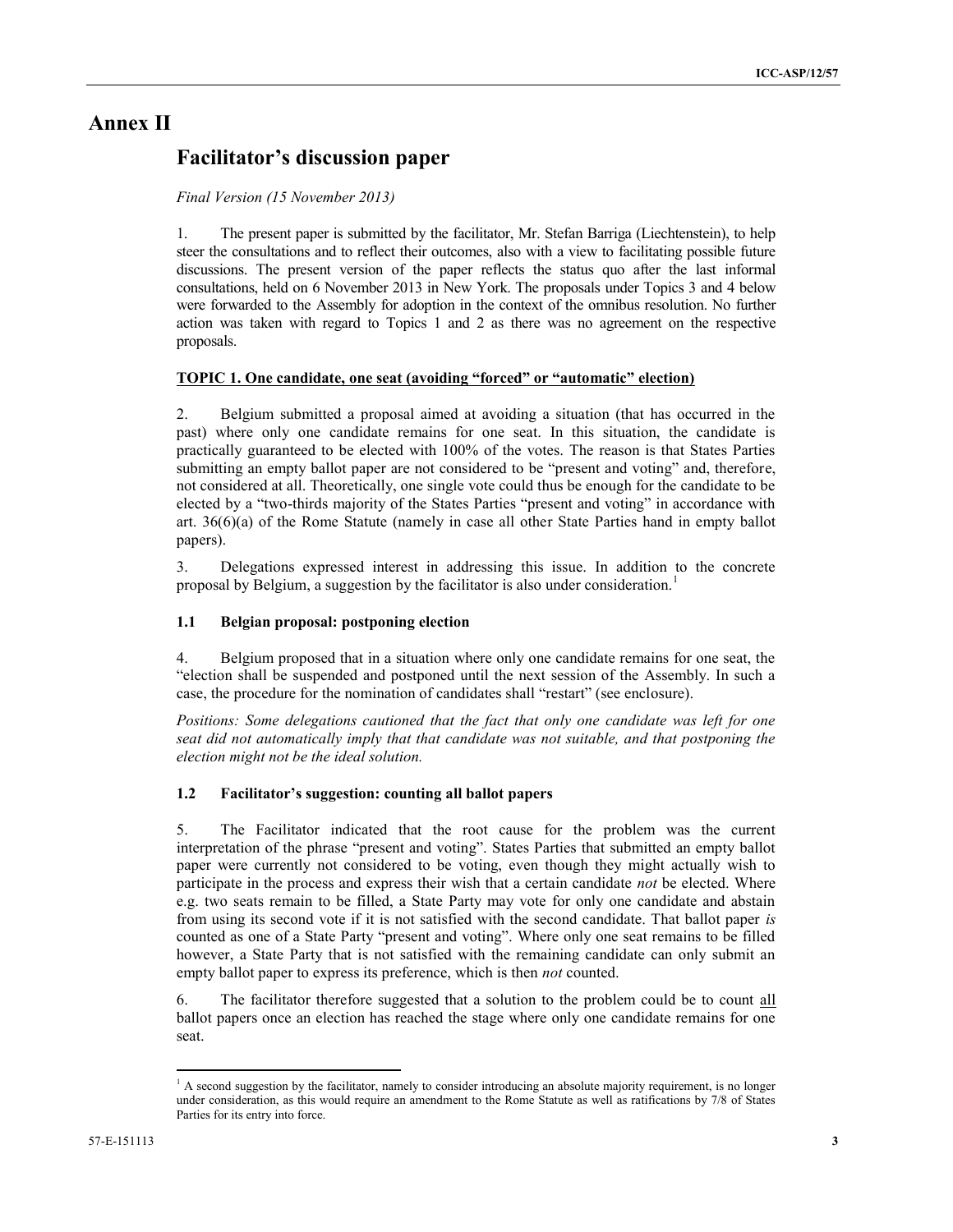7. In response to a question by a delegation, the facilitator stated that he was not aware of a precedent for such a solution, though the relative majority requirement (of those present and voting) was a common standard, and the problem therefore could also arise in other contexts.

*Positions: Several delegations expressed interest in exploring this suggestion further. Belgium indicated that if such a change was made, the number of balloting rounds during which only one candidate was available should be restricted to a total of three. Another delegation pointed out that if such a change was made, it should apply in all rounds (and not only in case one candidate was left for one seat).*

8. During the discussion, it was pointed out that the issue might have to be looked at in the context of Rule 66 of the Rules of Procedure of the Assembly, which reads:

#### **Rule 66**

#### **Meaning of the phrase "States Parties present and voting".**

9. For the purposes of these Rules, the phrase "States Parties present and voting" means States Parties present and casting an affirmative or negative vote. States Parties which abstain from the voting shall be considered as not voting.

10. The facilitator submits that Rule 66 is indeed at the core of the issue, as it not only applies to regular "up-or-down" votes on individual decisions (e.g. draft resolutions), but also to elections in the context of the Assembly. Ballot papers are currently not designed to let States Parties clearly indicate a "no" vote or an "abstention". Under the current practice, an empty ballot paper is interpreted as an "abstention". In reality though, an empty ballot paper typically reflects the wish of the State Party that the candidates on the ballot **not** be elected, i.e. a negative vote. Under the current practice, the wish of a State Party to cast a negative vote cannot be clearly expressed and does not count. This seems at odds with the statement contained in Rule 66 that States Parties casting a negative vote shall be considered as voting (and therefore counted).

11. A relatively simple solution would be to recognize that Rule 66 was formulated mainly with single "up-or-down" votes in mind. The logic of the rule does not fully apply to elections, which are in essence a combination of several votes on one ballot paper. Instead, a slightly different rule could be applied in the context of the election of judges (or generally in the context of elections in the Assembly):

#### **12. "For the purpose of elections [of judges] in the Assembly of States Parties, the phrase "States Parties present and voting" means States Parties present and submitting a ballot paper."**

*Positions: Several delegations expressed reservations about this proposal, noting in particular that the same practice also existed in other organizations, and that therefore a change in the context of the Assembly could have broader implications.*

#### **TOPIC 2. Providing greater choice for States Parties**

13. Belgium also submitted several proposals aimed at, generally speaking, increasing the number of candidates for States Parties to choose from.

#### **2.1. Belgian proposal: extending the nomination period to allow for more candidates**

14. Under the current rules, the President of the Assembly is already required to extend the nomination period to ensure at least two candidatures for each minimum voting requirement (MVR) that may apply. Usually, however, not all seats are subject to minimum voting requirements. Belgium proposes that the nomination period should be extended to ensure that overall there are at least twice as many seats as vacant positions.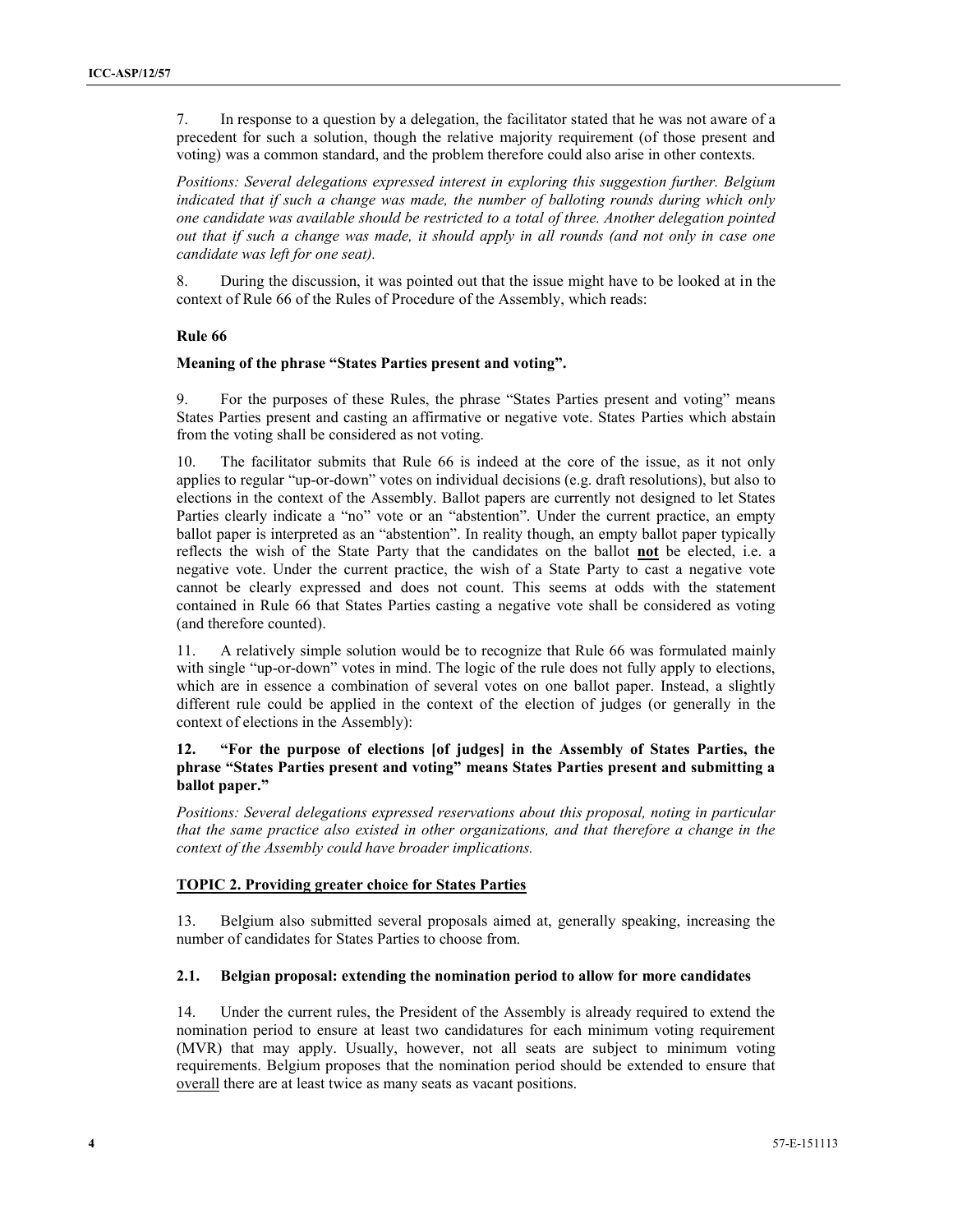*Positions: Some delegations expressed interest in this proposal. The point was however also made that this would not change much in practice.*

#### **2.2. Belgian proposal: At least three candidates for regional MVR's needed**

15. Belgium proposes that a regional group that has an **MVR of one** should submit **at least three candidatures** and thus provide greater choice (under current rules, two candidatures would suffice). A regional group that enjoys an **MVR of two** should submit **at least four candidatures** (no change to current rules). A regional group that enjoys an **MVR of three** should submit **at least six candidatures** (under current rules, five candidatures would suffice).

*Positions: Some delegations expressed interest in this proposal, which would provide greater choice for States Parties and therefore would help improve the quality of the judges elected. Other delegations cautioned that this proposal would make it more difficult for underrepresented regional groups to have candidates elected. The point was also made that regional groups could nominate weak candidates simply for the purpose of complying with such a rule.*

#### **2.3. Belgian proposal: At least three candidates for gender MVR's needed**

16. Along similar lines to the proposal under 2.2., Belgium proposes that a **gender MVR of one** should only apply provided that **at least three candidatures of that gender** are submitted (under current rules, two candidatures would suffice). For an election with a **gender MVR of two or more**, the existing rules would stay in place.<sup>2</sup>

*Positions: Some delegations expressed interest in this proposal, while others cautioned that the change suggested may not be the best way to improve the quality of candidatures.* 

#### **TOPIC 3. Declaring a vacancy in case solemn undertaking is not made**

17. Belgium proposes that the resolution address the situation in which an elected judge does not make the solemn undertaking within six months of his or her election. In such a situation, a vacancy should be declared, leading to new elections. Belgium added that the timeframe could be extended to up to eight months.

*Positions: There was considerable interest in addressing this situation. Some delegations cautioned that the proposal might be too rigid, as there may be valid reasons for the judge not traveling to The Hague within that time frame. The opposite view was also expressed, namely that the proposal was not rigid enough and that three to four months would suffice. The facilitator suggested that a role could be given to the Assembly's Bureau in taking the decision on the vacancy, thereby allowing for a margin of appreciation. Some delegations expressed hesitation whether such a role for the Bureau would be practical.*

18. The facilitator further indicated that he had contacted the Office of the ICC President on this proposal, and that the Office had not raised any particular concerns. In this context, however, the question was raised as to how to deal with an elected judge who would make the solemn undertaking, but subsequently – once called by the Court to work – not take up his or her function in The Hague. This question would not fall into the review of the procedures for the nomination and election of judges, but rather in the area of disciplinary rules. It might be necessary to address this question in an appropriate forum, for example the Study Group on Governance.

19. At the last informal consultations, held on 6 November 2013, delegations agreed that the proposal made by Belgium could be submitted to a silence procedure, with a view to forwarding the proposal to the Assembly. On 15 November 2013, the silence procedure expired without any objection. The amendment thus agreed reads:

 $\overline{a}$  $2$  Table in paragraph 20(c) of the resolution.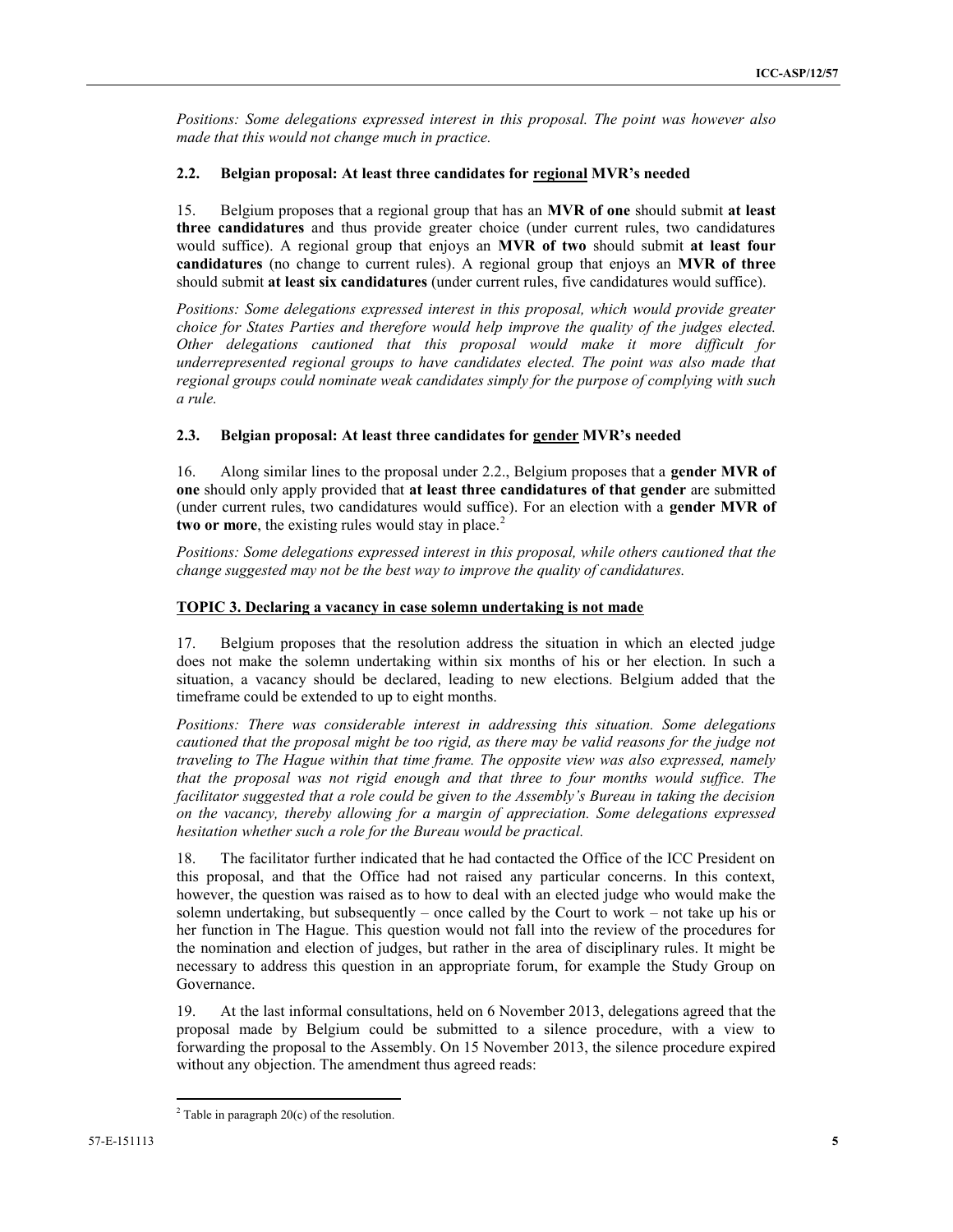**"27** *bis***. A judicial vacancy will be declared in accordance with article 37 of the Rome Statute if an elected judge does not make his or her solemn undertaking in accordance with article 45 of the Rome Statute within six months of his or her election."**

#### **TOPIC 4. Adjusting the nomination period to allow more time to consider the Advisory Committee on Nominations report**

20. The facilitator raised the question of the interplay of the current nomination period and the work of the Advisory Committee on Nominations (ACN). Under current rules, the regular nomination period ends fourteen weeks before the election takes place, and is in practice frequently extended up to three times, i.e., up to eight weeks before the election takes place. Eight weeks would be very little time for the ACN to consider the candidatures, write its report, and for States Parties to actually take the ACN findings into account. He suggested that the nomination period could, therefore, be moved up, e.g. by four or six weeks, so as to ensure that the ACN report will have greater effect.

*Positions: Several delegations expressed interest in this suggestion. No particular concerns were raised. The Advisory Committee on Nominations also welcomed the proposal.*

21. Accordingly, the facilitator suggested the following concrete change to resolution ICC-ASP/3/Res.6:

#### **"3. The nomination period shall open 26 32 weeks before the elections and shall last 12 weeks."**

22. At the last informal consultations, held on 6 November 2013, delegations agreed that the proposal could be submitted to a silence procedure, with a view to forwarding the proposal to the Assembly. On 15 November 2013, the silence procedure expired without any objection.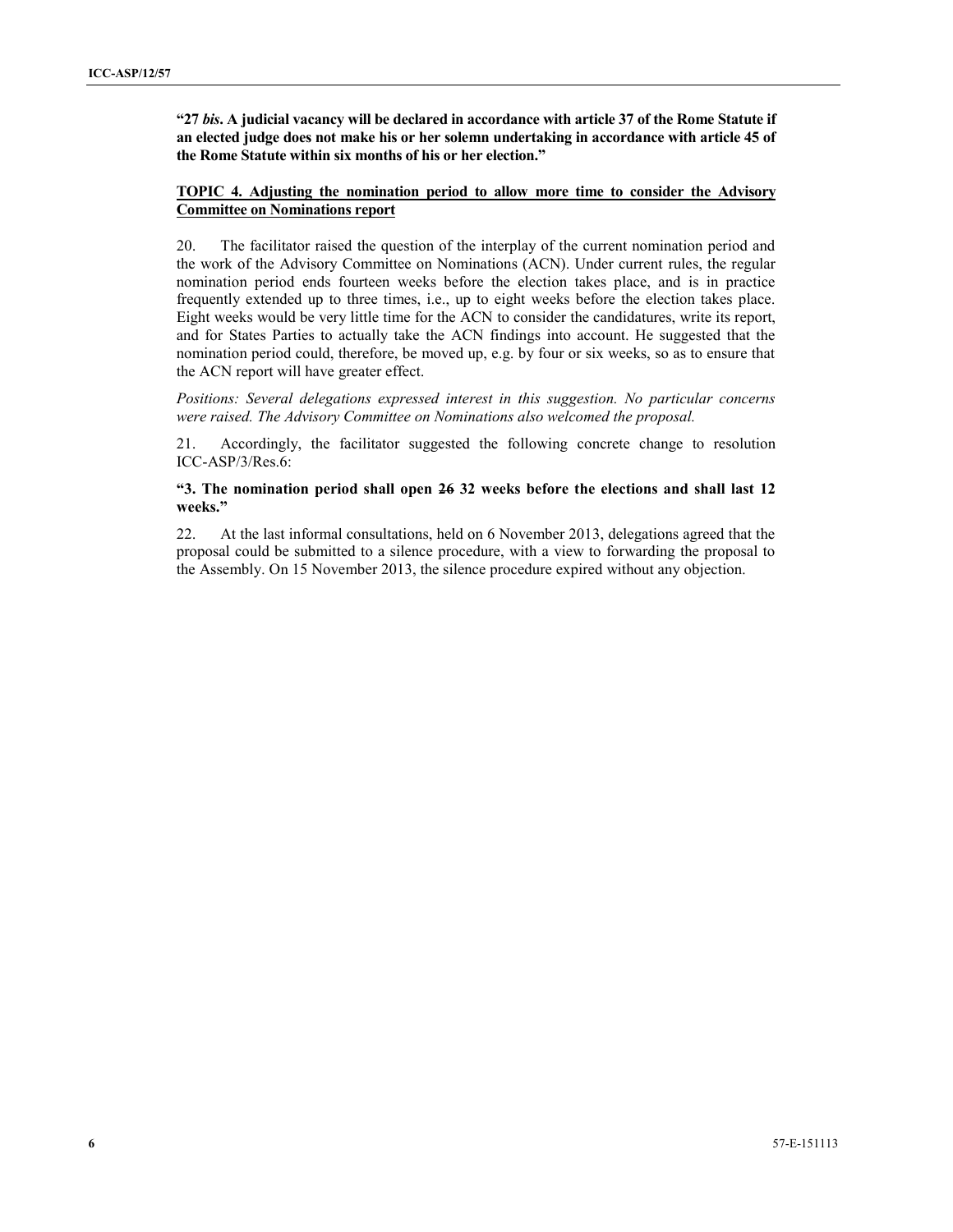### **Annex III**

# **Proposals submitted by Belgium regarding the procedure for election of judges**

### **Indicative translation**

#### 1) Avoiding an election with only one candidate for one seat ("forced" election)

"16. The persons elected to the Court shall be the 6 candidates who obtain the highest number of votes and a two-thirds majority of States Parties present and voting, provided that an absolute majority of the States Parties constitutes the quorum for voting.

*If there is no more than one candidate for one single position, the election shall be suspended and postponed until the next session of the Assembly of States Parties. In such case, the procedure for the nomination of candidates shall restart."*

2) Having a real choice, with at least three candidates for one position or two candidates in addition to the amount of vacant seats

#### 2.1)

"11. The President of the Assembly of States Parties shall extend the nomination period for two weeks, but no more than three times, if at the end of the nomination period any regional or gender minimum voting requirement<sup>1</sup> is not matched with at least twice the number of candidates fulfilling that requirement, *and if there are not at least twice as many candidates as vacant seats.*"

#### 2.2.)

"20. During any given ballot, each State Party shall vote for no more candidates than seats to be filled, whereby it shall observe the minimum voting requirements regarding lists A and B, regional groups and gender. At the outset of each ballot, each minimum voting requirement shall be determined or discontinued in accordance with paragraphs 21 and 22.

(a) Each State Party shall vote for a minimum number of candidates from lists A and B. For list A, this number shall be 9 minus the number of judges from list A remaining in office or elected in previous ballots. For list B, this number shall be 5 minus the number of judges from list B remaining in office or elected in previous ballots.

(b) Each Party shall vote for a minimum number of candidates from each regional group. This number shall be 2 minus the number of judges from that regional group remaining in office or elected in previous ballots.

If the number of States Parties of any given regional group is higher than 16 at that moment, the minimum voting requirement for that group shall be adjusted by adding 1.

If the number of candidates from a regional group is not at least double the respective minimum voting requirement, the minimum voting requirement shall be half the number of candidates from that regional group (rounded up down to the nearest whole number where applicable). If there is only one candidate *are only two candidates* from a regional group, there shall be no minimum voting requirement for that group.